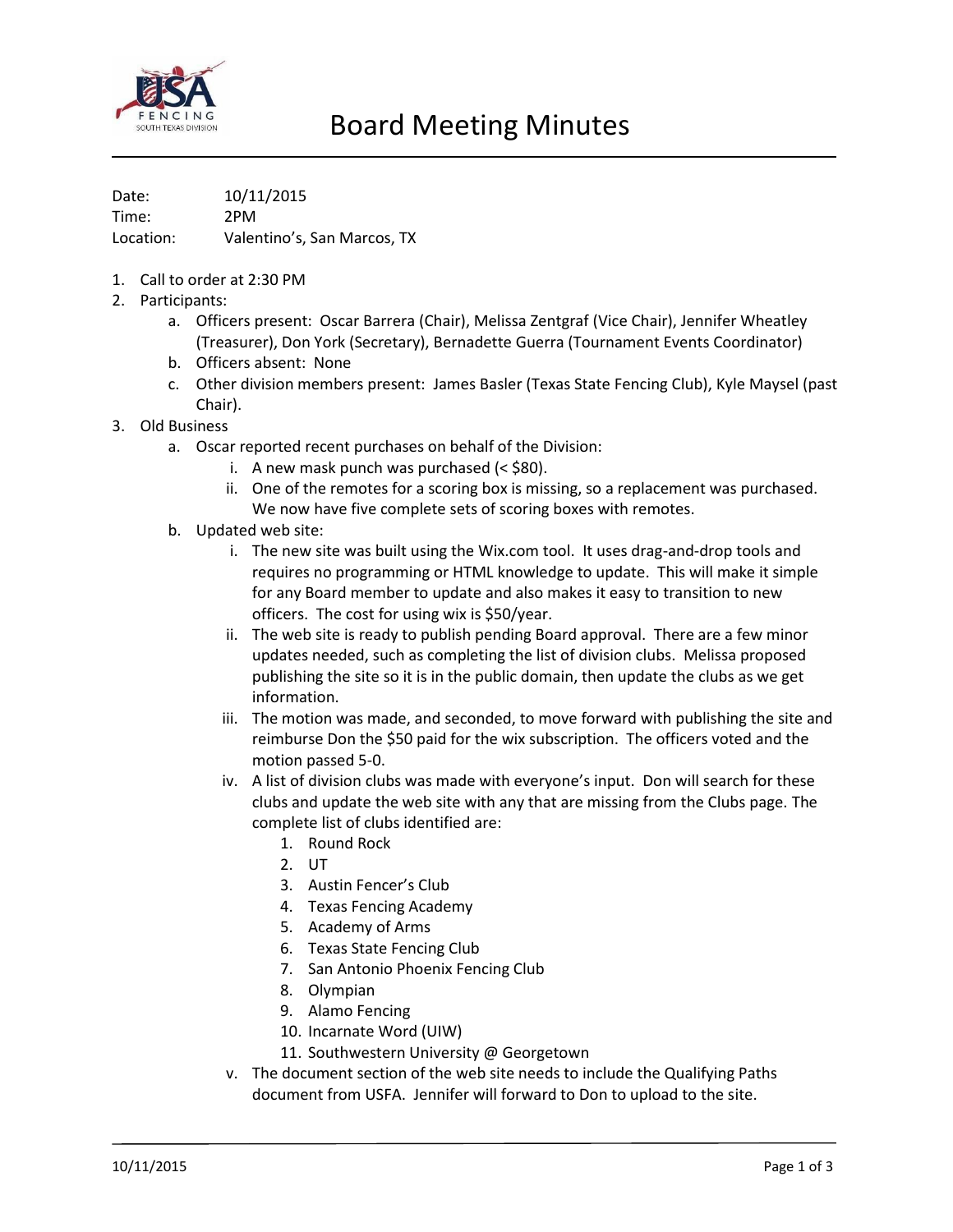

- c. Tournament Policy:
	- i. The draft policy was finalized with the following modifications:
		- 1. Tournament dates will be submitted by July 31 each year.
		- 2. Conflict resolution will take place during August.
		- 3. As new tournaments are added during the year, organizers shall make every best effort to provide 30 days' notice.
	- ii. The motion was made, and seconded, to approve the Tournament Policy. The officers voted and the motion passed 5-0.
	- iii. The policy will be published to the Policy page on the web site.
- 4. New Business
	- a. Melissa discussed the Pouj Memorial
		- i. Will be held at Round Rock Sports Center on Nov. 21-22, 2015
		- ii. The t-shirt concession needs to be staffed.
			- 1. Jennifer will ask the UT Fencer's club if anyone will man the t-shirt stand.
			- 2. 4-hour block @ \$10/hr.
			- 3. James will also ask his club.
		- iii. Kyle will look for a t-shirt printer for 125 t-shirts. The design is coming in 10 days. Oscar will send us the old designs to review; maybe we can update one of the old designs.
		- iv. We are short of refs.
			- 1. Melissa to give us a list of who they already have—if anyone has
			- recommendations, let her know. Only need foil and epee; no saber needed.
	- b. 2016 Pouj Memorial
		- i. Tentatively set for Texas State on January 30-31, 2016
		- ii. Head ref? Will ask Gary Vanderwege since it is in his area.
		- iii. Need sponsors!
			- 1. 10 strips
			- 2. \$125 per strip
			- 3. Signage: 2x3 the Division will have signs made.
			- 4. Need to publicize with the clubs.
		- iv. Bout committee Division officers; Ovy & Brenda Waddoups
		- v. Will need runners from TX State.
		- vi. Will also need help setting up and tearing down. Kyle will arrange for this help (people needing community service hours).
		- vii. Should there be any compensation to TX State club for hosting? Should it be a % or a flat fee? James will ask his club treasurer.
		- viii. Data Entry: Oscar has asked Matt Delavoryas. He agreed to do whatever we need (data entry or armorer).
		- ix. Armorer: Susan Virginia Grace (Gulf Coast Division) or Michael Mergens. Oscar will contact them to see if either will be the armorer. Bernadette said she will be the backup data entry person.
		- x. Vendors:
			- 1. Sword Masters; who else should be contacted?
			- 2. Most require a minimum number of participants. Oscar will look at numbers. We will table the vendor selection until Oscar gives us a report.